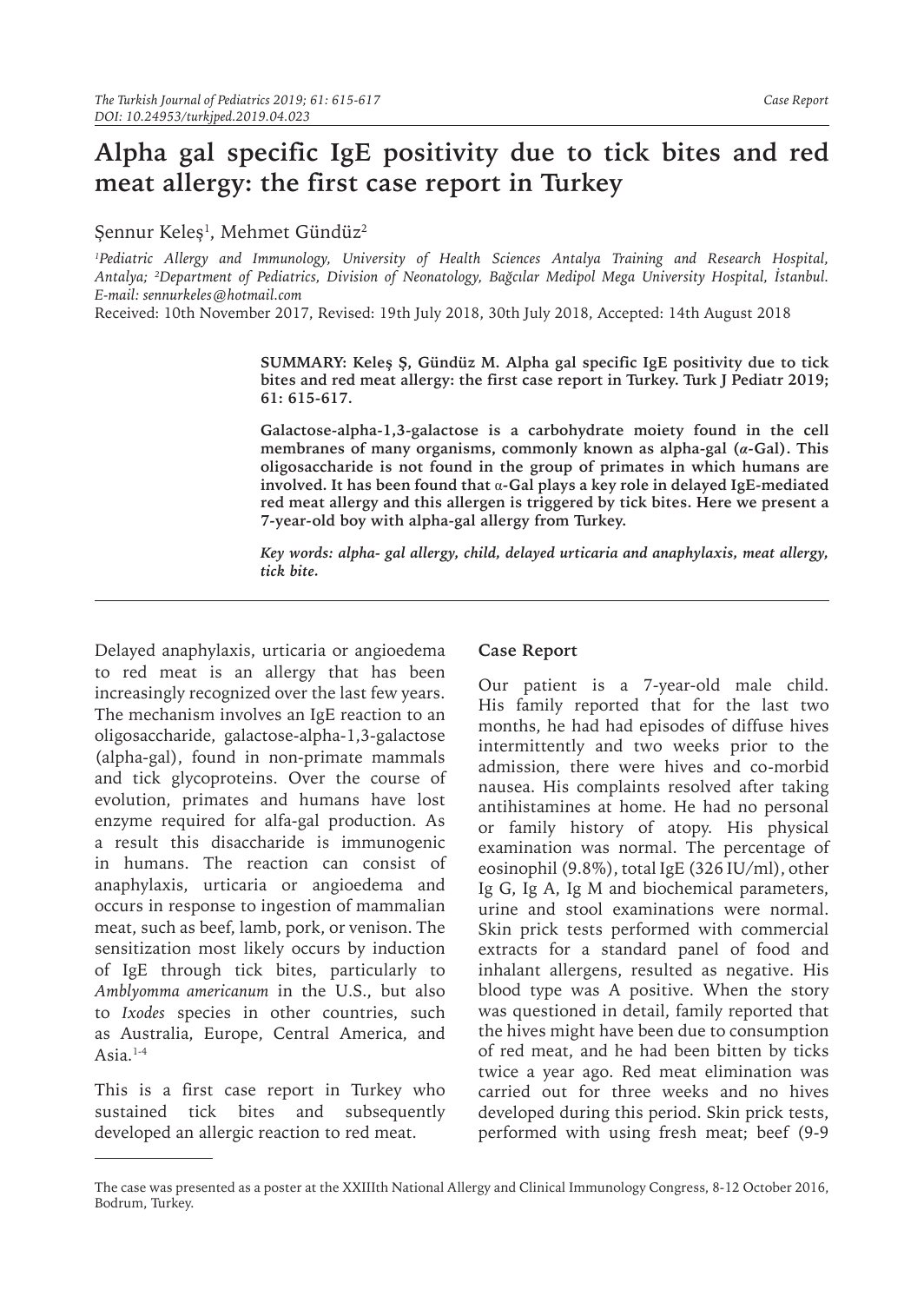mm in diameter) and mutton (10-11 mm in diameter) were positive. In the fifth hour of the food provocation test with beef, urticarial plaques were observed. His α-Gal specific IgE (galactose-alpha-1,3-galactose IgE) level was 2.87 kU/L, beef specific IgE level was 0.1 kU/L. He has remained symptom-free while avoiding red meat. Adrenaline auto-injector was prescribed for emergency use.

Informed consent was obtained from the patient's family.

## **Discussion**

IgE to alpha–gal has been associated with two distinct forms of anaphylaxis; 1) immediate onset anaphylaxis during first exposure to intravenous cetuximab, and 2) delayed onset anaphylaxis 3-6 hours after red meat ingestion.3

An IgE antibody response to alpha–gal was first recognized when patients treated with monoclonal antibody cetuximab experienced anaphylactic reactions upon the first injection.4 Investigations established that the reactions to cetuximab occurred in patients who had preexisting IgE antibodies to the oligosaccharide on the Fab portion of this molecule. Patients who, having been bitten by ticks, have developed these kinds of IgE antibodies.<sup>5</sup>

The proposed mechanism of sensitization is that the tick bite stimulates production of IgE to alpha-gal, and the IgE then binds to high-affinity IgE receptors on mast cells and basophils. When mammalian meat is later ingested by a sensitized individual, the alpha-gal antigen in the meat binds the IgE, which results in the release of mediators, such as histamine, from these cells. The characteristics of red meat allergy are different from typical allergic reactions. Classic IgE – mediated anaphylaxis occurs within one hour of allergen exposure. However, anaphylaxis and urticaria due to IgE antibody to alpha -gal, a carbohydrate, occurs on average three to six hours after ingestion of alfa-gal containing red meat. The delayed anaphylaxis is hypothesized to biochemistry, digestional absorption of alpha-gal containing glycolipids and glycoproteins.<sup>6-9</sup>

Our patient's beef specific IgE was negative and this finding is not consistent with the literature on alpha-gal but in one adult, alphagal sensitized case report who had anaphylaxis to medications containing meat byproducts also had negative beef immunoassay. Other allergic sources of alpha-gal containing drugs, such as gelatins, magnesium stearate are currently rare but have to be taken into account.<sup>10</sup> Our patient had no history of drug use and we could not explain why beef specific IgE result was negative.

The molecular structure of  $\alpha$ -Gal is similar to that of the ABO blood group B antigen, a self-antigen in patients with blood types B or AB. This molecular similarity provokes the hypothesis that patients who harbor the B antigen are less likely to undergo allergic sensitization to α-Gal and develop red meat allergy.<sup>11</sup> Our patient's blood type was A positive and supported this hypothesis.

In conclusion, to our knowledge this is the first reported case of red meat allergy due to tick bite in Turkey. If a patient has unknown etiology of delayed type anaphylaxis and urticaria, especially with tick bite history, red meat allergy must be taken into account and referred to an allergy expert.

## **REFERENCES**

- 1. Commins SP, Satinover SM, Hosen J, et al. Delayed anaphylaxis, angioedema, or urticaria after consumption of red meat in patients with IgE antibodies specific for galactose-α-1,3-galactose. J Allergy Clin Immunol 2009; 123: 426-433.
- 2. Commins SP, Platts-Mills TAE. Tick bites and red meat allergy. Curr Opin Allergy Clin Immunol 2013; 13: 354-359.
- 3. Steinke JW, Platts-Mills TAE, Commins SP. The alphagal story: Lessons learned from connecting the dots. J Allergy Clin Immunol 2015; 135: 589-596.
- 4. Commins SP, Platt-Mills TAE. Anaphylaxis syndrome related to a new mammalian cross-reactive carbohydrate determinant. J Allergy Clin Immunol 2009; 124: 652-657.
- 5. Chung CH, Mirakhur B, Chan E, et al. Cetuximabinduced anaphylaxis and IgE specific for galactosealpha-1,3-galactose. N Engl J Med 2008; 358: 1109- 1117.
- 6. Calamari AM, Poppa M, Villalta D, Pravettoni V. Alpha-gal anaphylaxis: The first case report in Italy. Eur Ann Allergy Clin Immunol 2015; 47: 161-162.